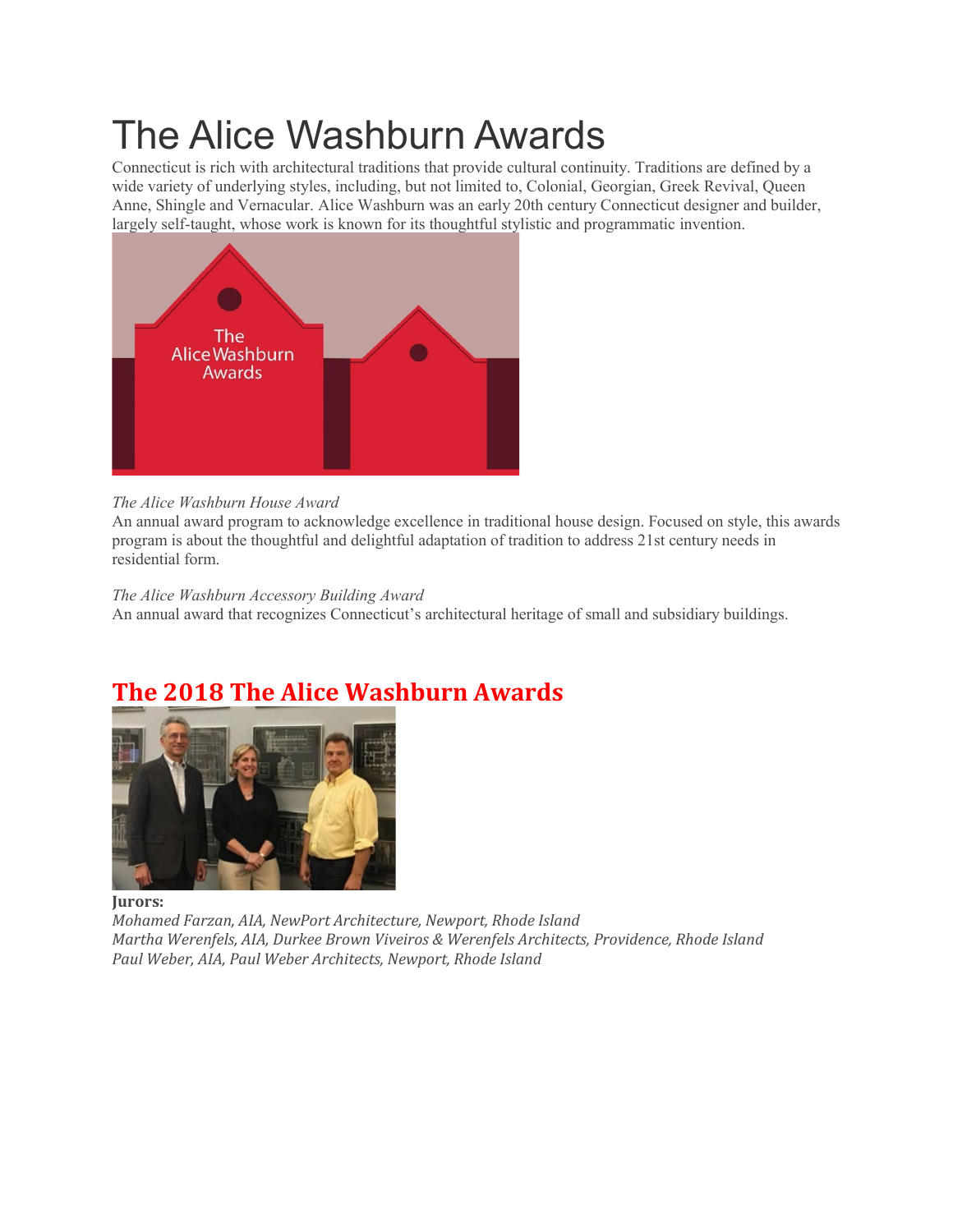#### **Winning project: New Construction**

**Kirchhoff Home Darien ■ Beinfield Architecture PC**



Situated on a tidal inlet from Long Island Sound, this five-bedroom house blurs the lines between traditional New England vernacular forms and decidedly contemporary ones. As a result, the home is reminiscent of traditional New England style but with window placement that is deliberate and asymmetrical.

Windows wrap the corners forming diagonal views into to landscape. The main area of the home combines kitchen, living room and dining room. This space has direct access to the raised structural pool area, which includes a spa and screen porch. There is a dramatic floating stair made from patinaed plate steel with oak planks for the treads. The clients' primary request was to provide areas to display their expanding art collection while maintaining a casual feel of a beach house.

**Jury Comments:** *The house is nicely detailed, a modern interpretation of farmhouse forms. Well designed,* it fits beautifully into the landscape. The bridge concept ties the interior and exterior together, creating a *nice relationship spatially.*



Lion House Stamford, CT Saniee Architects, LLC 36 West Putnam Avenue Greenwich, CT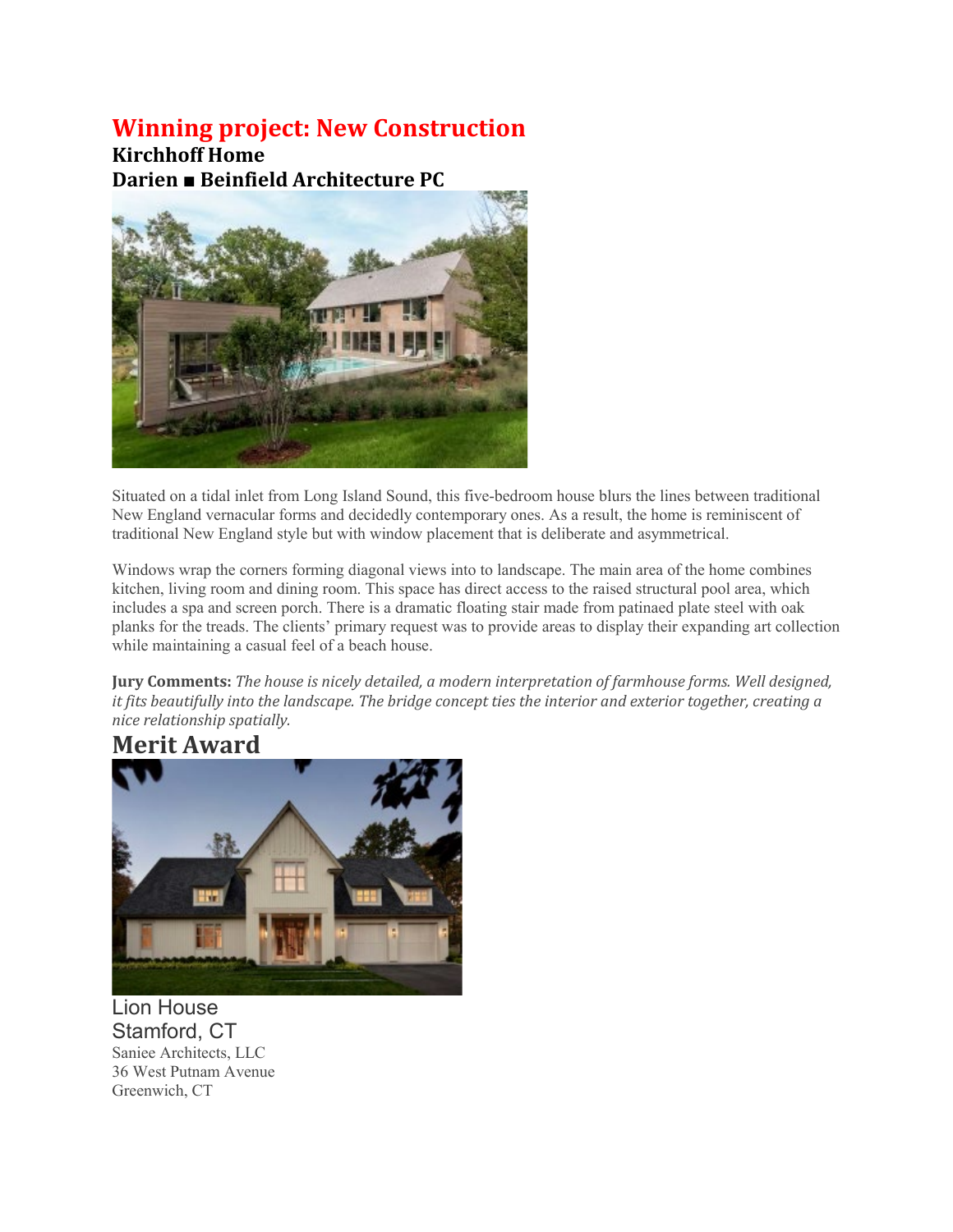## **Winning project: Accessory Buildings**

**The Berry Bowl Washington ■ Haver & Skolnick Architects**



The clients, avid gardeners, presented the architects with a unique challenge: find a solution to the chronic problem of birds feasting on their many blueberry bushes. Haver & Skolnik created a unique "berry bowl". The domed circular structure resembles a bird cage designed to keep the birds out. A fieldstone wall serves as a base for steel tubes bent to form concentric rings which support steel mesh. A particular challenge was in determining a mesh size that prevents birds from entering while still allowing bees to freely pass through to pollinate the bushes. The Berry Bowl also provides a unique sculptural element to the landscape and was the highlight of a recent Garden Conservancy Tour.

**Jury Comments:** *This innovative project presents a simple solution to a horticultural challenge. Its use of* materials is admirable. The jury liked the description of the Berry Bowl as a reverse aviary; it is the most *benign way of keeping birds out.*

### **Merit Award**



Pool House Greenwich, CT Saniee Architects, LLC 36 West Putnam Avenue Greenwich, CT